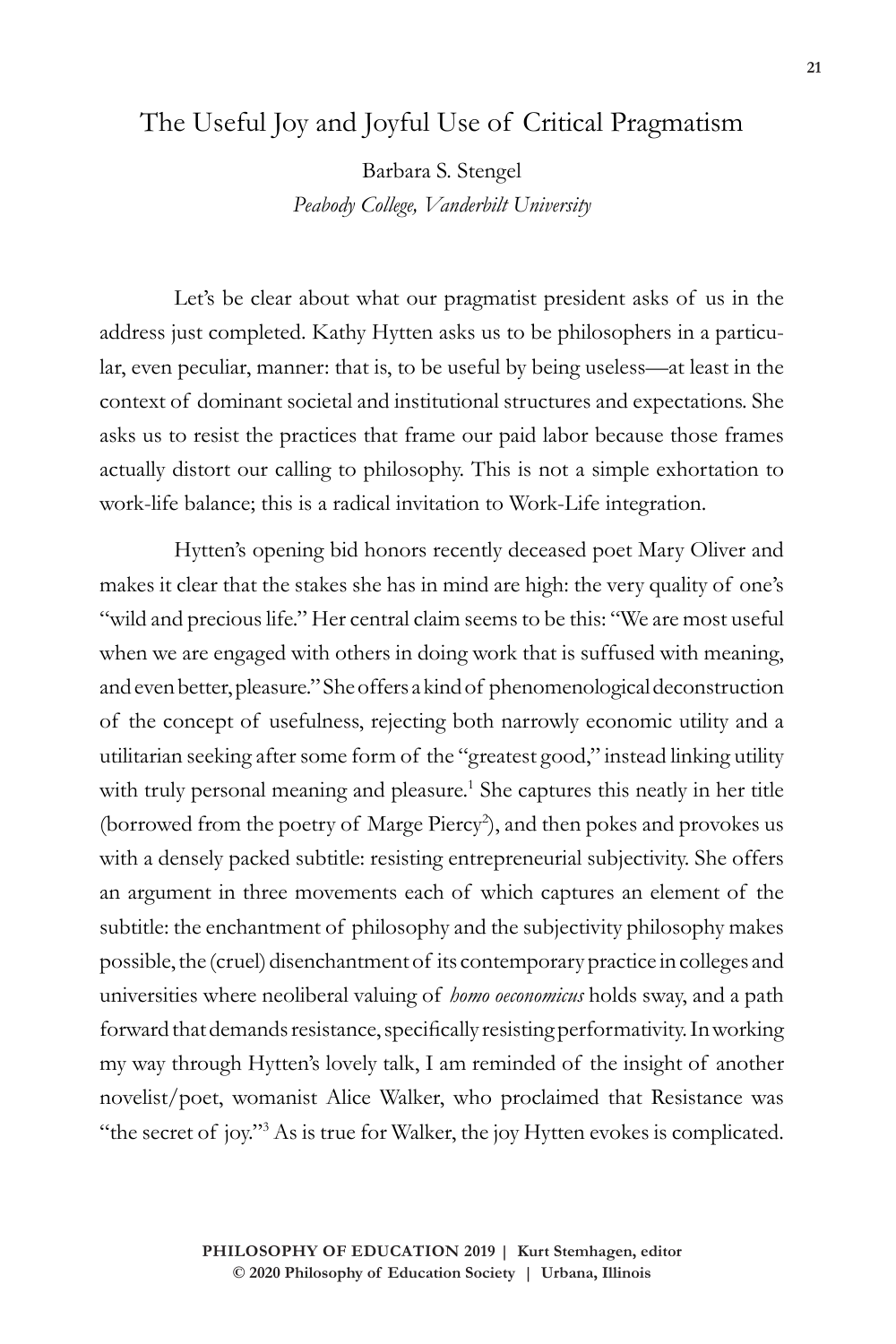It will come as no surprise to anyone that I am an adherent of Kathy's position. Rather than simply declare my allegiance, I'd like to flesh out the stance she is asking us to take, that of the critical pragmatist for whom a certain kind of positivity, of hope, of optimism is unavoidable.<sup>4</sup> In doing so, I want to push Hytten a bit further than she goes herself to claim that her pragmatism is not simply one philosophical alternative among others but *the* essential element of any stance that takes action seriously—and, I claim, this kind of critical pragmatism is the most interesting and generative philosophical stance currently available.

Hytten's argument supports three calls to action:

- 1) remember—and re-experience—the enchantments that drew us to philosophy;
- 2) acknowledge the disenchantments that pollute, distort, and impede our actual practice of philosophy; and
- 3) take responsibility anyway.<sup>5</sup>

I won't belabor Kathy's first movement, the enchantment of philosophy, except to say something that I think she thinks but doesn't say here. The "enchantments" of philosophy are considerable but always subject to their own pragmatist critique. What counts as philosophy is a question for inquiry, an inquiry that has to uncover assumptions (and bewitchments), analyze language, reveal constitutive dimensions of the experience, and deconstruct the "grand narratives" that make the enchantments make sense.

With respect to the second movement, the systemic disenchantments that distort the practice of philosophy, I'll simply emphasize—as a good pragmatist—the consequences that shape the potential meaning of our work: "diminished community, narrowed scholarly pursuits, selfish striving, and ontological and existential insecurity" in the context of "continuous improvement," "growth models," and an "audit culture." If these are the outcomes our work reinforces, then whatever we are practicing, it isn't philosophy.

It is Hytten's third movement I find especially worthy of our attention, in part because the ask is quite radical, that we live toward Work-Life integration. She pursues a standard pragmatist move: set up a taken-for-granted dualism (in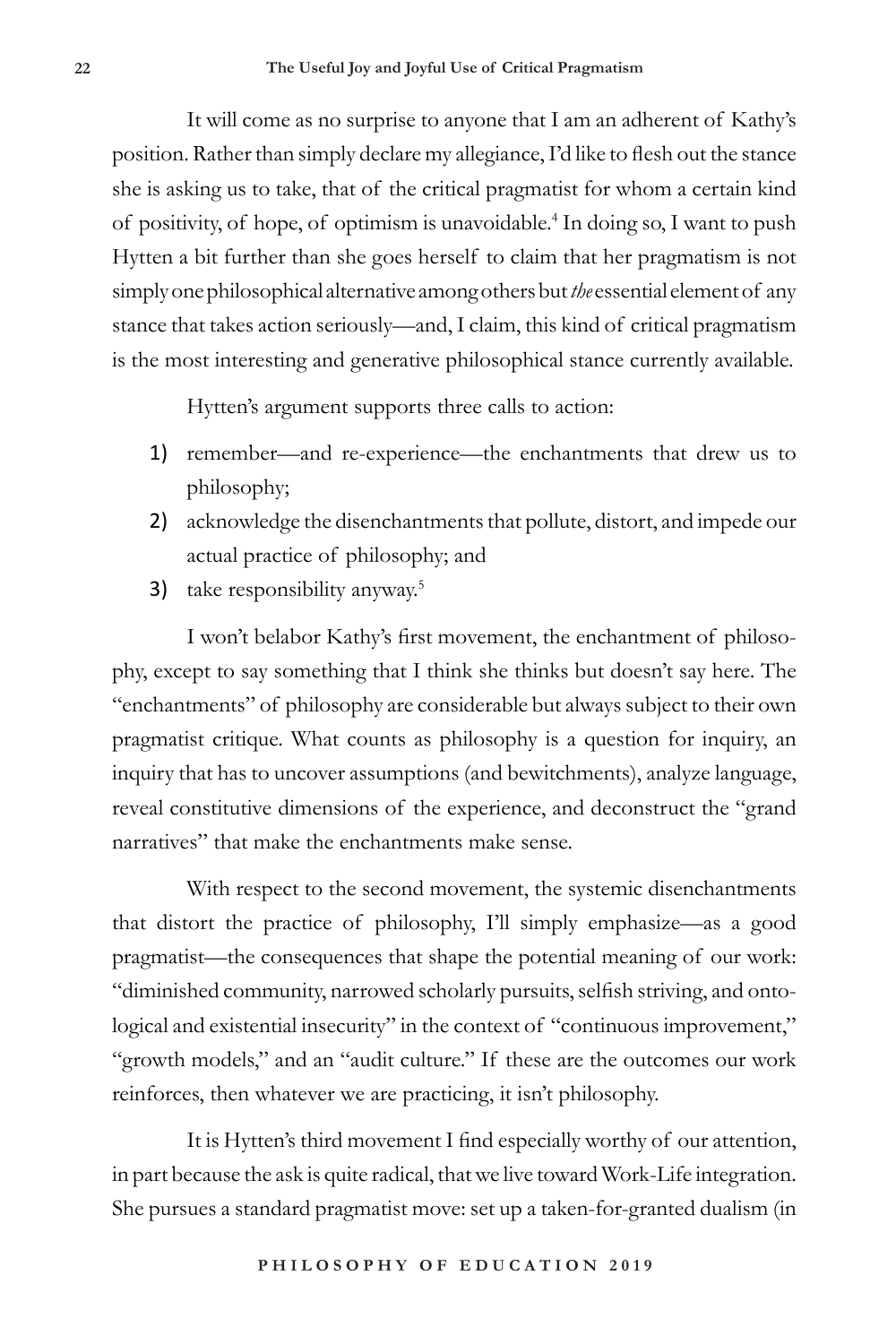this case between enchantment and disenchantment), acknowledge the "of course, *that's* right" in each position, but then dissolve the dualism by demonstrating that being enchanted and becoming disenchanted are not mutually exclusive, but are, in important ways, flip sides of the same philosophical desire.

Philosophy—as we initially understood it—enchanted all of us in some form or fashion and later this evening at the presidential party we can exchange our enchantment stories. The real question is whether, as we come to understand philosophy better, we are still enchanted. I suggest that the initial enchantment which Hytten describes *is* enchantment but not with philosophy. Rather, it's an adolescent enchantment with our own minds. Enchantment with *philosophy* requires a kind of "second conversion," a recognition that my own mind—and even the minds of other philosophers—aren't all that interesting. What *is* interesting, what compels philosophy of education for a lifetime, is lived experience subject always to scrutiny.

 Philosophy begins in wonder about the world(s) we construct in and through shared experience (and not merely in texts). Philosophy is what we do when our habits of being and being agent in the world fail (and *not* an insulated armchair activity). It is a function of "what the known demands." It requires us to be present to life—family life, political life, academic life—and to wonder about it, to scrutinize it, to analyze the language with which we practice it, to uncover the experience of it, to make sense of our (and others) arguments about it, to deconstruct the stories that we tell ourselves to make our practice make sense. The question challenging us, the one that motivates the Work-Life integration Hytten recommends, is whether we actually want to practice philosophy or simply prefer to stay enthralled in enchantment with our own minds.

When one starts out in philosophy of education, one is invited into a conversation.6 When you first enter any conversation, you have to "catch up." That is, you have to figure out who already said what. For a long time, you have to just listen. Of course, active listening means checking with the other participants to see if you understand what they had to say. Those are the kind of scholarly products we all start out with: this is what so-and-so says about such-and-such. And we may return to those kinds of efforts from time to time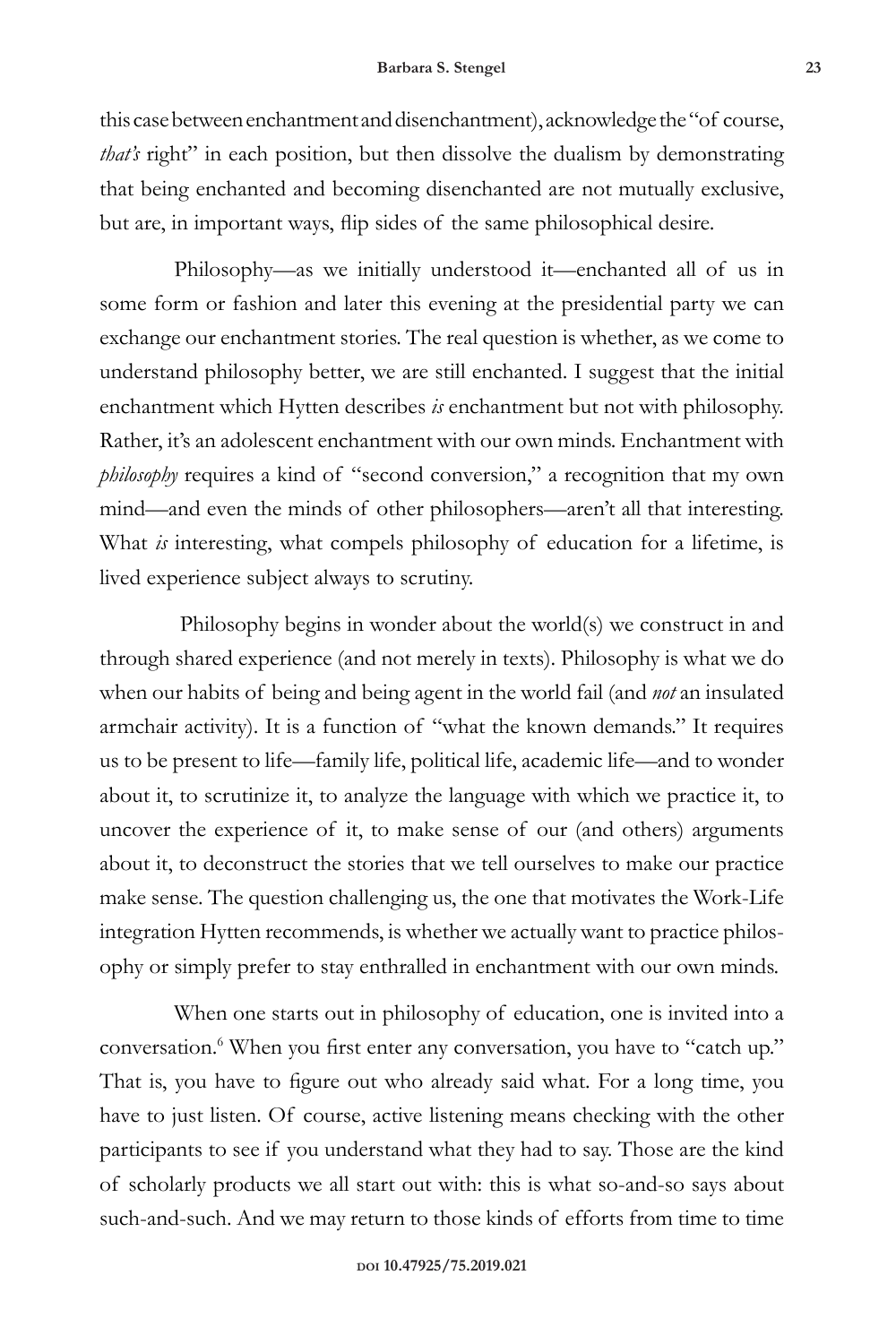as we are working out what we think about this or that. But at some point, philosophy demands that we turn our philosophical attention toward Life.

Hytten highlights her own second conversion, that moment when she uncovered "the whiteness of [her] philosophical world" and came to understand philosophy as her path to naming "white supremacy, patriarchy, homophobia and similar systems of privilege explicitly and work tirelessly to disrupt them." That is not all philosophy is good for, of course. It is good for, for instance, making sense of teaching as a practice, for critiquing the social contexts (and limiting grand narratives) of schooling, for exposing the limits of curriculum, and, as Hytten has done here, for shining light on the social structures that render so-called educational institutions miseducative.

When we do actually *practice* philosophy with reference to these and any other issue life presents, there will be philosophical products of value—and there will be spaces and outlets for the work, though the spaces may not be R1 universities and the outlets may not always be top-tier scholarly journals.<sup>7</sup> We become annoyed, in Hytten's idiom "disenchanted," with the pressure to produce, but the real problem may be that we are not actually pursuing grounded philosophical work or that we do not know how to position our work *as philosophy.8*

The only defensible approach to that dilemma is, I contend, a critical pragmatist one. When Hytten suggests that there may be other philosophical paths to her argument and other philosophical stances that will confront us with the joy she articulates, the joy that both emerges from and prompts thinking-into-constructive-and-reconstructive action, I think she is not quite right.

In a world of educational action, we are all pragmatists whether we admit it or not, whether we ever take Dewey's name in vain or not. I have argued elsewhere that digging deeply into equity philosophy, the philosophy of structural critique, feminist philosophy, affect theory, philosophy of science, and even the New Materialism reveals that the best work is pragmatist in temper and in method.9 This is not quite the pragmatism of Dewey, William James, or Charles Sanders Peirce, but it owes them everything in refusing to narrow the scope of philosophical deliberations and in pushing toward reconstruction of social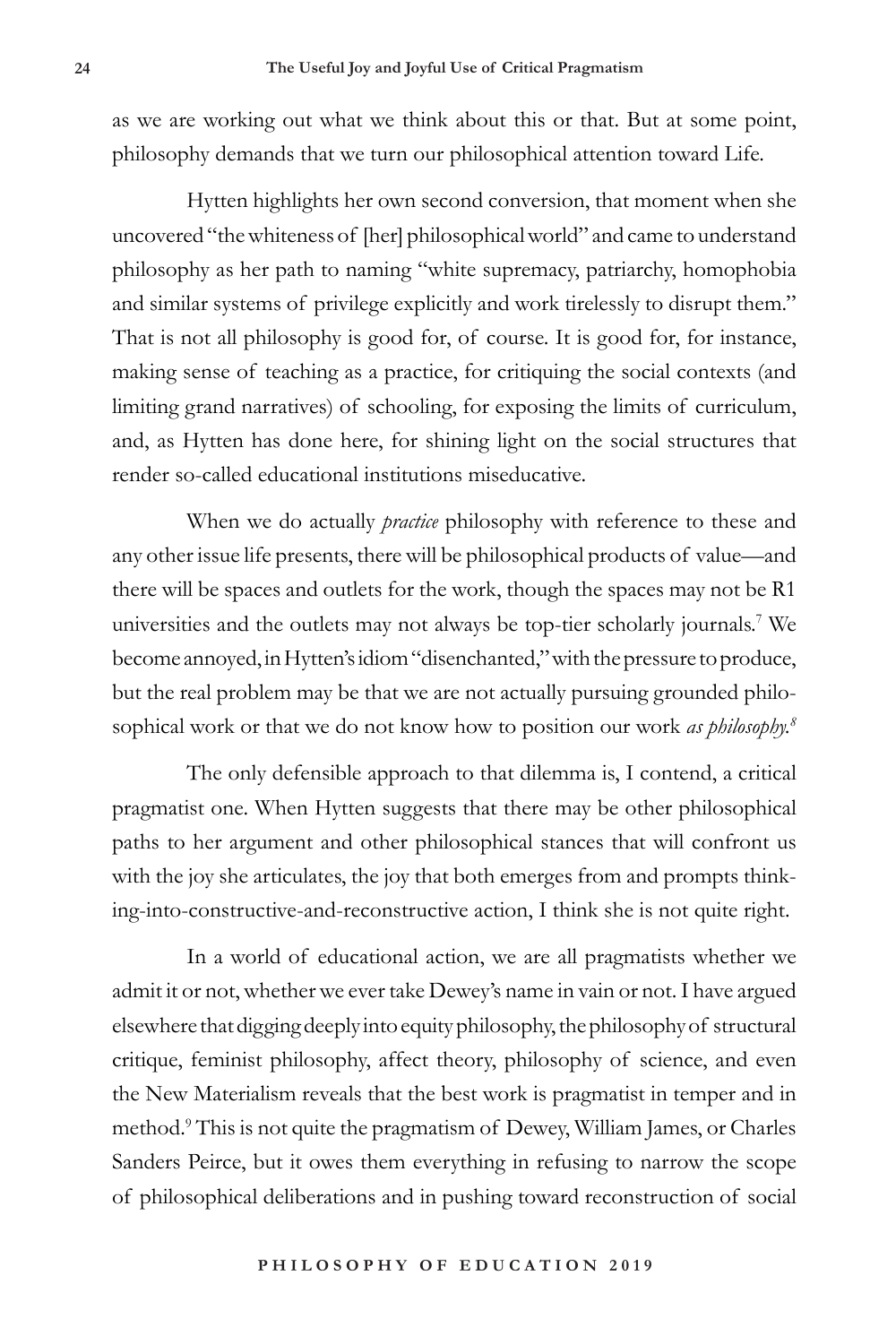relations and personal meaning-making. It is the avowedly critical pragmatism of Jane Addams, Charlotte Perkins Gilman, W.E.B. Du Bois, Alain Locke, and more recently, Cornel West, Colin Koopman, José Medina, Sara Ahmed, Lauren Berlant, and Donna Haraway. This pragmatism acknowledges that our social circumstances are both useful (to some) and dangerous (to others), open to alteration in search of good and better, but never able to be "fixed." This pragmatism responds constructively and reconstructively precisely because response is both possible and necessary. This pragmatism "stays with the trouble," as Haraway puts it, "while learning to live and die well with each other in a thick present."10 This pragmatism holds space for the affecting power of emotion, the reasoned power of cognition, and the determinative power of behavior in making meaning, and in the process, constituting experience.

Within critical pragmatism, there is room for rational evaluation of arguments, rich analysis of language and discourse, revealing disclosure of the features of experience, and careful exposés of the inequitable assumptions that ground the stories that make our lives make sense and, too often, keep us in line. There is, in Sara Ahmed's idiom, room to "kill joy" in dialectic with feeling joyful.11 The more you actually practice philosophy as Work-Life integration, the more you are (re)constructively critical on the way to defensible action, the clearer this becomes. Here at PES—and in our world(s) of educational action—the "cash value" of our expressed ideas is the only measure of productivity needed or possible. It demands of us resistance *and* response-ability. If there is joy to be practiced, being of use in this useless way, is the way to go.

<sup>1</sup> I have in mind poet Galway Kinnell's distinction between the merely personal (centered on the individual's idiosyncratic experience) and the truly personal (digging deeper to find what is the essence of oneself in relation with others). See "The Simple Acts of Life" in *The Power of the Word with Bill Moyers* (1989)*,* https://billmoyers. com/content/the-simple-acts-of-life/.

<sup>2</sup> Dr. Hytten's title "To Be of Use," matches the title of a well-known Piercy poem. 3 Alice Walker, *Possessing the Secret of Joy* (New York: Harcourt Brace Jovanovich, 1992).

<sup>4</sup> The critical pragmatist optimism I commend to you is neither naïve, nor arrogant,